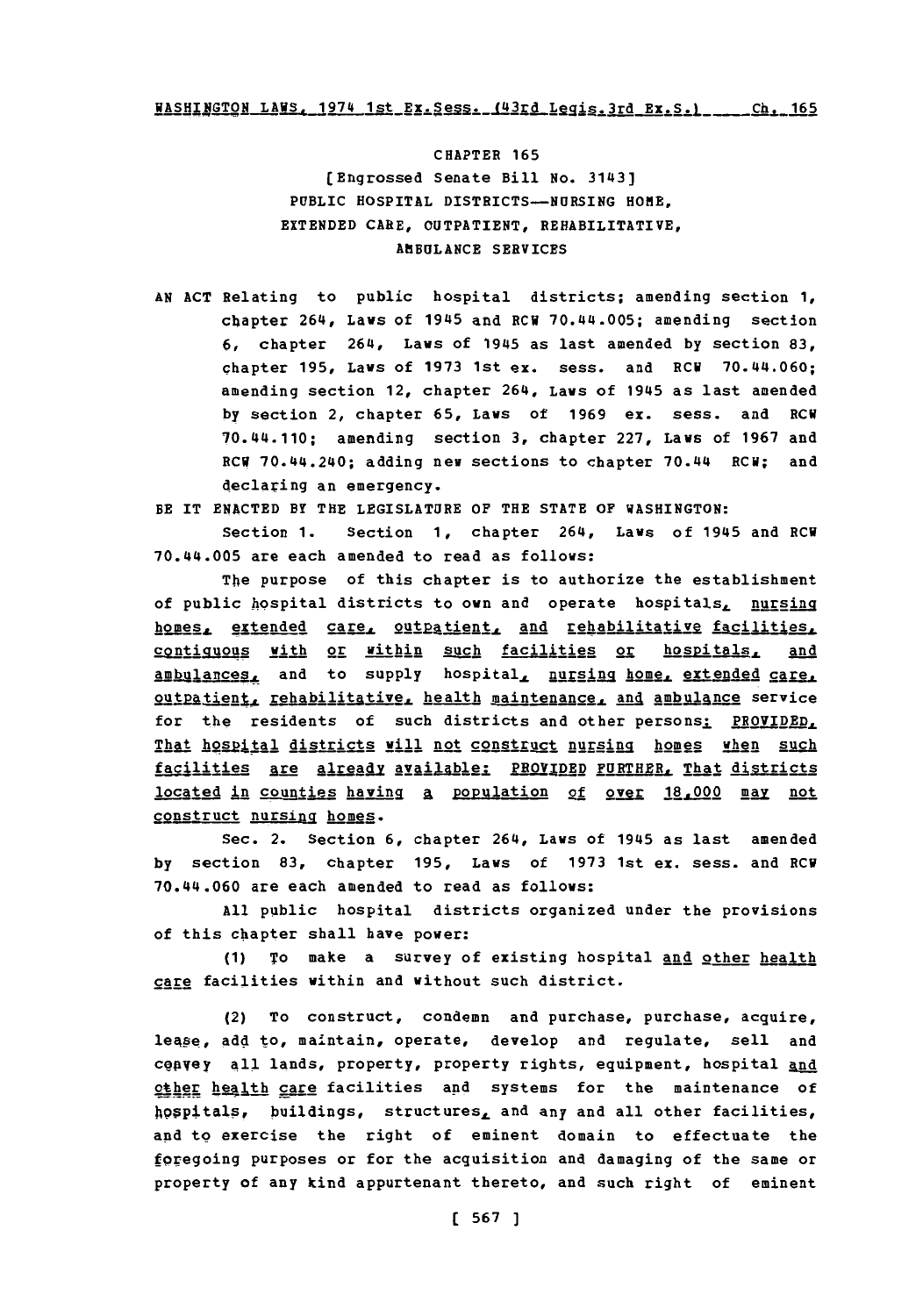#### Ch. 165 \_\_\_\_ WASHINGTON LAWS, 1974 1st Ex. Sess. (43rd Legis.3rd Ex. S.)

domain shall be exercised and instituted pursuant to a resolution of the commission and conducted in the same manner and **by** the same procedure as in or may be provided **by** law for the exercise of the power of eminent domain **by** incorporated cities and towns of the state of Washington in the acquisition of property rights: PROVIDED, That no public hospital district shall have the right of eminent domain and the power of condemnation against any ((hospital clinic or sanatorium operated as a charitable<sub>7</sub> nonprofit establishment or against **a** hospital cinic or sanatorium operated **by <sup>a</sup>**religions group or organization)) health care facility: AND PROVIDED, FURTHER, That no hospital district organized and existing in districts having more than twenty-five thousand population have any of the rights herein enumerated without the prior written consent of all existing hospital facilities within the boundaries of such hospital district.

**(3)** To lease existing hospital and other health care facilities and equipment and/or other property used in connection therewith, including ambulances, and to pay such rental therefor as the commissioners shall deem proper; to provide hospital and other health care services for residents of said district ((in hospitals)) by facilities located outside the boundaries of said district, by contract or in any other manner said commissioners may deem expedient or necessary under the existing conditions; and said hospital district shall have the power to contract with other communities, corporations, or individuals for the services provided **by** said hospital district; and they may further receive in said hospitals and other health care facilities and furnish proper and adequate services to all persons not residents of said district at such reasonable and fair compensation as may be considered proper: PROVIDED, That it must at all times make adequate provision for the needs of the district and residents of said district shall have prior rights to the available hospital and other health care facilities of said ((hospitals)) district, at rates set by the district commissioners.

(4) For the purpose aforesaid, it shall be lawful for any district so organized to take, condemn and purchase, lease, or acquire, any and all property, and property rights, including state and county lands, for any of the purposes aforesaid, and any and all other facilities necessary or convenient, and in connection with the construction, maintenance, and operation of any such hospitals and other health care facilities, subject, however, to the applicable limitations provided in subsection (2).

**(5)** To contract indebtedness or borrow money for corporate purposes on the credit of the corporation or the revenues of the hospitals thereof, and the revenues of any other facilities or services that the district is or hereafter may be authorized by law

**[ 568 1**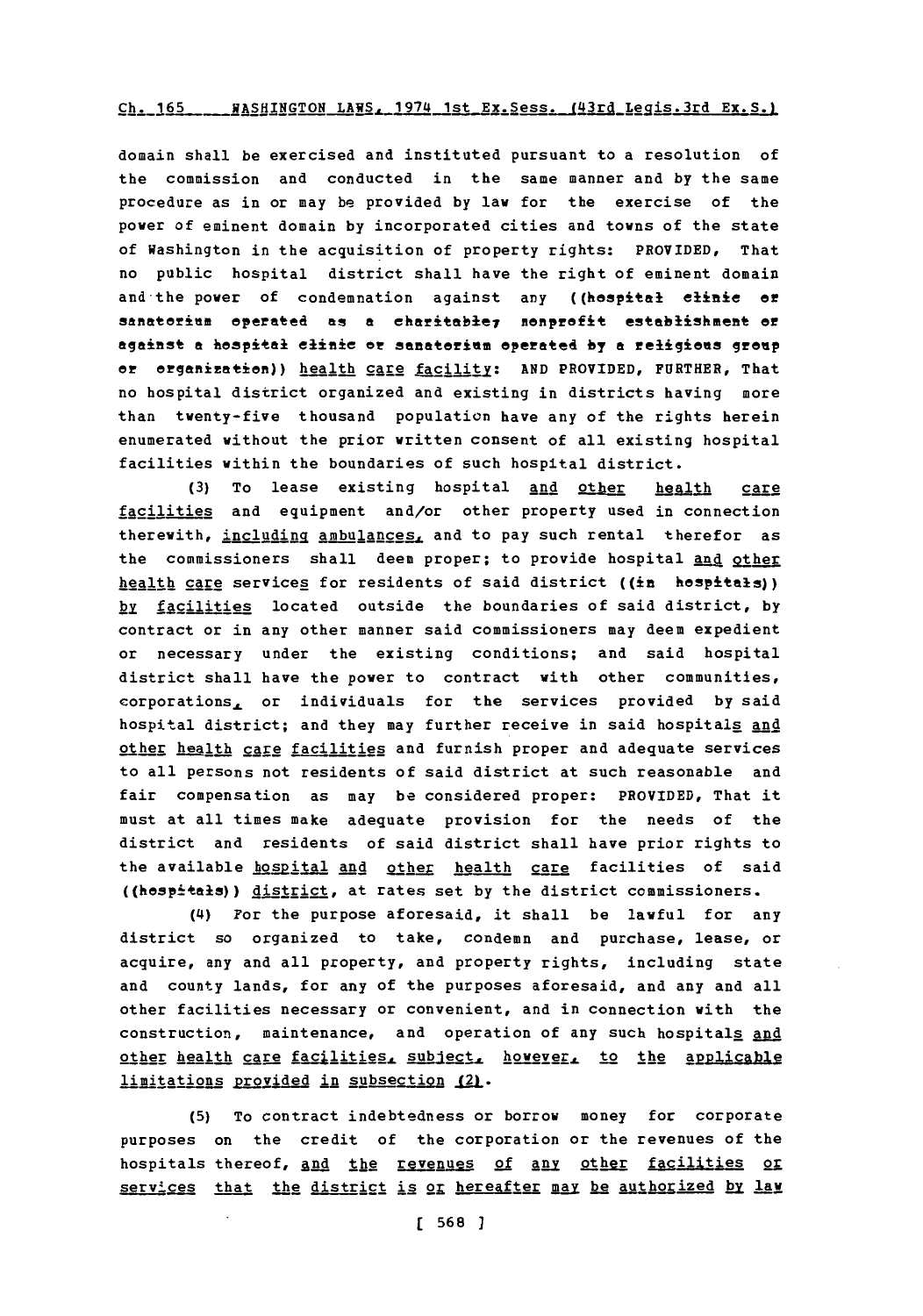## WASHINGTON LAWS. 1974 1st Ex.Sess. t43rd **Leais.3rc Rx.S.1 ~-.1. ir~ ,I- Ic**

to provide, and to issue (a) revenue bonds or warrants therefor payable solely out of a special fund or funds into which the district may pledge such amount of the revenues of the hospitals thereof, and tihe revenues **of** Any other facilities or services that the district is or hereafter may be authorized by law to provide, to pay the same as the commissioners of the district may determine, such revenue bonds( $(7)$ ) or warrants to be issued in the same manner and subject to the same provisions as provided for the issuance of revenue bonds or warrants **by** cities or towns under the Municipal Revenue Bond Act, chapter 35.41 RCW, as may hereafter be amended or **(b)** general obligation bonds therefor in the manner and form as provided in **ECW** 70.44.110 to 70.44.130, inclusive, as may hereafter be amended; and to assign or sell hospital accounts receivable, and accounts **XqSIj~IN** for the use of othgr facilities or sevices that the district is or hereafter may be authorized by law to provide, for collection with or without recourse.

**(6)** To raise revenue **by** the levy of an annual tax on all taxable property within such public hospital district not to exceed seventy-five cents per thousand dollars of assessed value or such further amount as has been or shall be authorized **by** a vote of the people: PROVIDED FURTHER, That the public hospital districts are hereby authorized to levy such a general tax in excess of said seventy-five cents per thousand dollars of assessed value when authorized so to do at a special election conducted in accordance with and subject to all of the requirements of the Constitution and the laws of the state of Washington now in force or hereafter enacted governing the limitation of tax levies. The said board of district commissioners is hereby authorized and empowered to call a special election for the purpose of submitting to the qualified voters of the hospital district a proposition to levy a tax in excess of the seventy-five cents per thousand dollars of assessed value herein specifically authorized. The ((commissioner)) superintendent shall prepare a proposed budget of the contemplated financial transactions for the ensuing year and file the same in the records of the commission on or before the first Honday in September. Notice of the filing of said proposed budget and the date and place of hearing on the same shall be published for at least two consecutive weeks in a newspaper printed and of general circulation in said county. On the first Monday in October the commission shall hold a public hearing on said proposed budget at which any taxpayer may appear and be heard against the whole or any part of the proposed budget. Upon the conclusion of said hearing, the commission shall, **by** resolution, adopt the budget as finally determined and fix the final amount of expenditures for the ensuing year. Taxes levied **by** the commission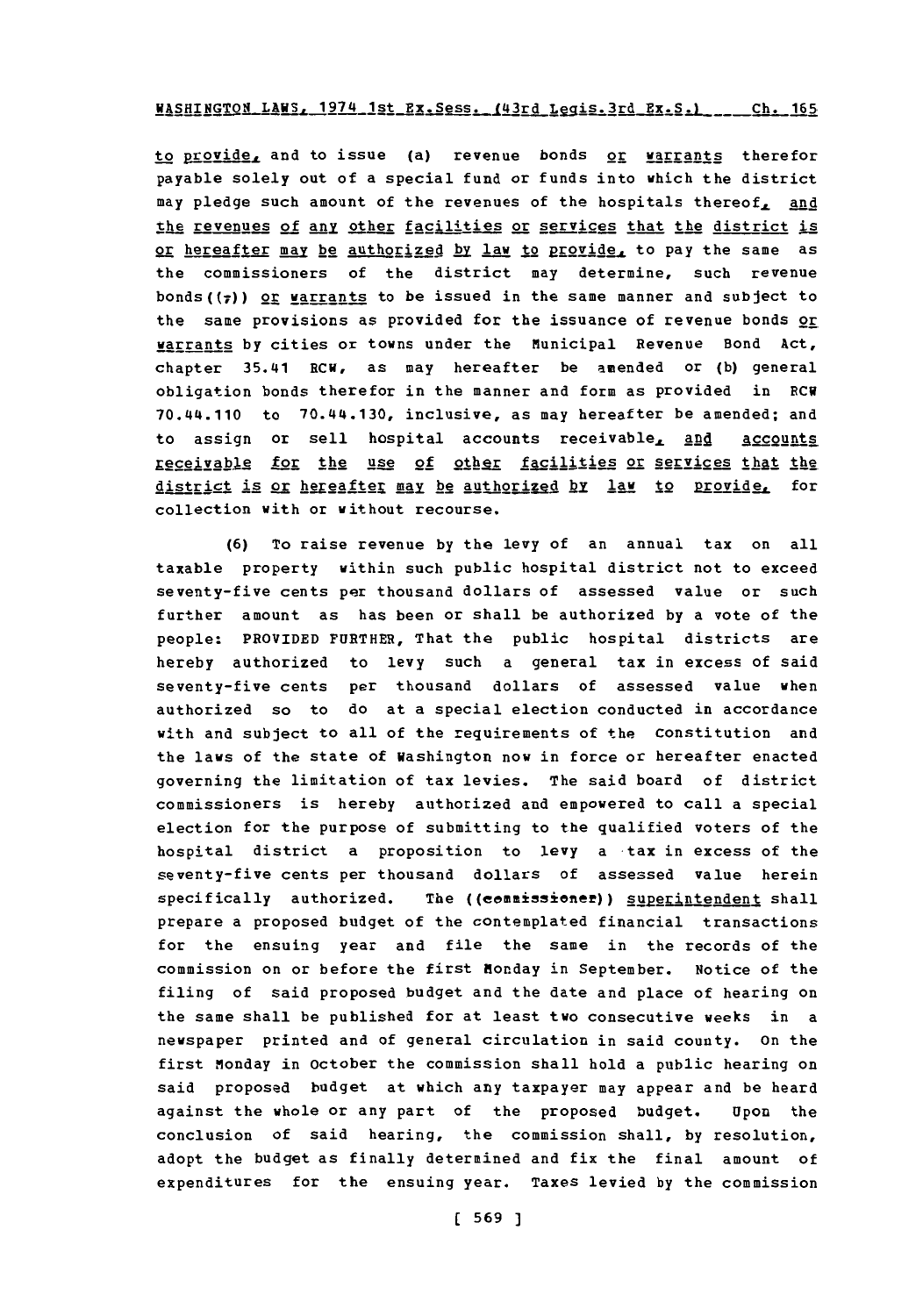#### Ch. 165 ... WASHINGTON LAWS. 1974 1st Ex. Sess. (43rd Legis. 3rd Ex. S.)

shall be certified to and collected **by** the proper county Of ficer of the county in which such public hospital district is located in the same manner as is or may be provided **by** law for the certification and collection of port district taxes. The commission is authorized. prior to the receipt of taxes raised **by** levy, to borrow money or issue warrants of the district in anticipation of the revenue to be derived **by** such district from the levy of taxes for the purpose of such district, and such warrants shall be redeemed from the first money available from such taxes when collected, and such warrants shall not exceed the anticipated revenues of one year, and shall bear interest at a rate or rates as authorized by the commission.

**(7)** To enter into any contract with the United States government or any state, municipality, or other hospital district, or any department of those governing bodies, for carrying out any of the powers authorized **by** this chapter.

**(8)** To sue and be sued in any court of competent jurisdiction: PROVIDED, That all suits against the public hospital district shall be brought in the county in which the public hospital district is located.

**(9)** To make contracts, employ superintendents, attorneys, and other technical or professional assistants and all other employees; to make contracts with private or public institutions for employee retirement programs; to print and publish information or literature; and to do all other things necessary to carry out the provisions of this chapter.

Sec. **3.** Section 12, chapter 264, Laws of 1945 as last amended **by** section 2, chapter **65,** Laws of **1969 ex.** sess. and RCW 70.44.110 are each amended to read as follows:

Whenever the commission deems it advisable that the district acquire or construct a public hospital, or other health care facilities, or make additions or betterments thereto, or extensions thereof, it shall provide therefor **by** resolution, which shall specify and adopt the plan proposed, and declare the estimated cost thereof, and specify the amount of indebtedness, the amount of interest, and the time in which all bonds shall be paid, not to exceed thirty years. The incurring of such indebtedness shall be subject to the applicable limitations and reguirements provided in section **1,** chapter 143, Laws of **1917,** as last amended **by** section 4, chapter **107,** Laws of **1967,** and **RCW 39.36.020,** as now or hereafter amended. If a proposition to incur any such indebtedness is to be submitted to the electors of the district it may be submitted at any general election or a special election called for that purpose pursuant to the applicable election laws.